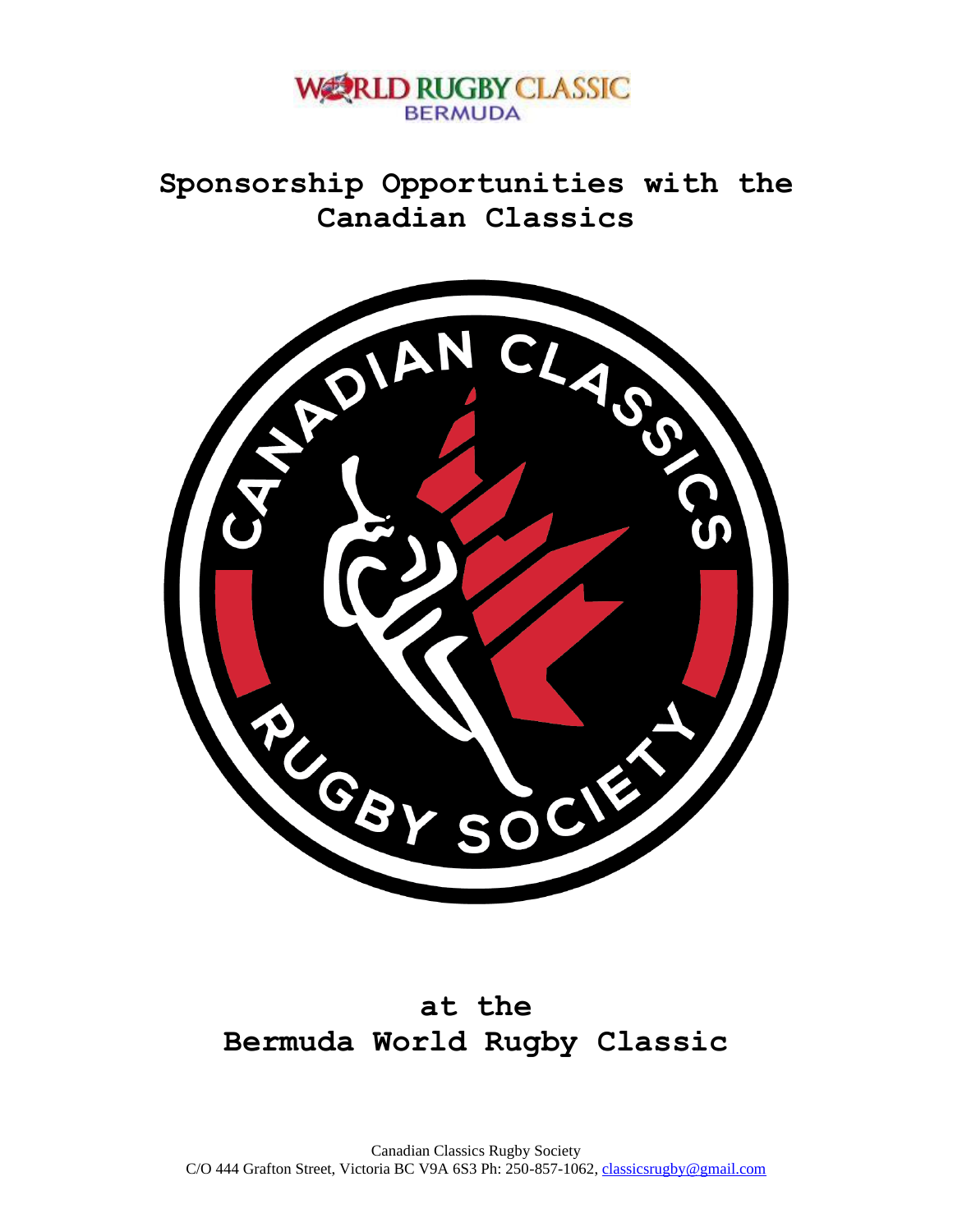## **ERLD RUGBY CLASSIC BERMUDA**

## **About the World Rugby Classic**

The Classic, which features former top players once again representing their countries in international competition, encompasses eleven international matches over the course of the Classic Week. Regular entries include Argentina, France, British Lions, Canada, South Africa, USA, and Italy while New Zealand, Australia, Ireland, Japan, and Uruguay have also featured.

This tournament is the Premier sporting event on the Bermuda sports calendar with



attendance pushing capacity every year and comprehensive media coverage. The World Rugby Classic has been seen around the world on television since 1990 and the 2018 Classic was seen in a two-hour program on four occasions on Sky Sports in the British Isles, mainland Europe and the Southern Hemisphere. Fox Sports broadcast the program on two occasions to over 40 million households in the United States, the Caribbean, Latin America, and parts of the Middle East. A ten-minute segment on the 2006 Classic was featured on Trans World Sport, a weekly sports program, which is seen in over 250 million homes worldwide. The Classic was also broadcast on the national stations of France, Monte Carlo, Austria, Singapore, Canada, USA, and Ireland.

Although highly competitive, the social atmosphere of the tournament is an element that has made this event one of the most popular in rugby circles around the globe. Features such as the packed grandstands, the busy Touchline Tavern with live entertainment and corporate tents with gourmet cuisine have ensured the tournament is entrenched internationally as a truly world class event.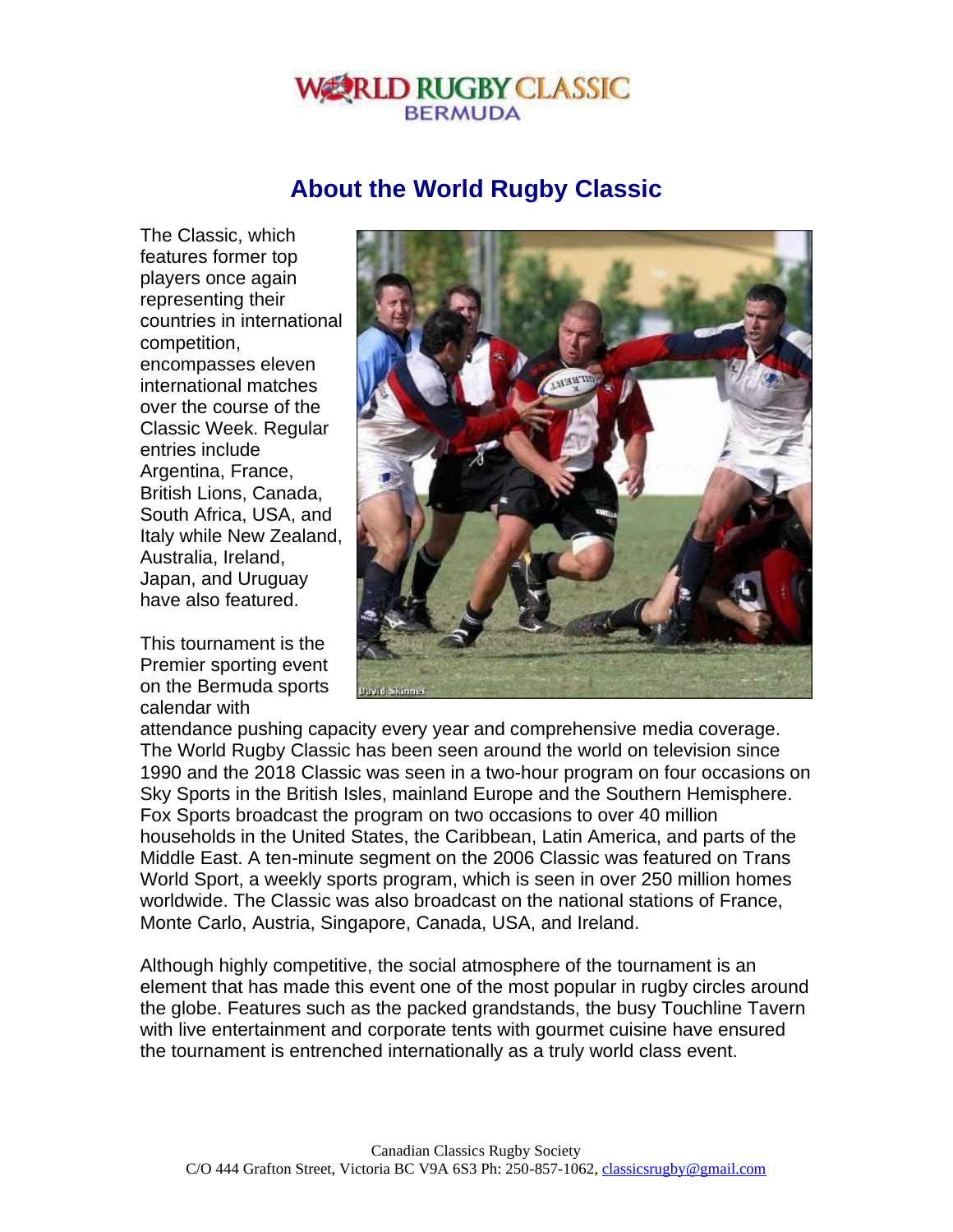### **LLD RUGBY CLASSIC BERMUDA**



# **WRC Sponsorship Levels**

There are four levels of sponsorship: Title, Gold, Silver, and Bronze. Every package can also be tailored for the specific needs or requests of the sponsor.

#### **WRC "Title" Level** - *\$20,000*

- **T** Two tickets to Bermuda, 9 nights' accommodation at the Fairmont Southampton Princess, Tournament passes to Players Tent, Invites to all Canadian Classic social fixtures, team dinners and events.
- **Company logo on front of all Canadian match and practice jerseys**
- **Company logo on team polo and other visible locations on all team kit**
- **Figure 1** Framed team photo and plaque
- **D** One signed and framed match jersey
- $\blacksquare$  Two complete sets of Canadian Classic clothing including: golf shirts, all weather jackets, walking shorts, tee-shirts, ball hats, fleece jackets and key chains (or similar)
- **Recognition at all Canadian Classic events and gatherings**
- **Recognition and link on Canadian Classics website**
- **Recognition and link on Canadian Classics social media accounts**
- **D** Opportunity for team photo for press release opportunities

#### **WRC "Gold" Level** - *\$15,000*

- **Company logo on all Canadian match and practice jerseys**
- **Company logo on team polo and other visible locations on team kit**
- **Figure 1** Framed team photo and plaque
- **D** One signed and framed game jersey
- **T** Two complete sets of Canadian Classic clothing including: golf shirts, all  $$ weather jackets, walking shorts, tee-shirts, ball hats, fleece jackets and key chains (or similar)
- **Recognition at all Canadian Classic events and gatherings**
- **Recognition on Canadian Classics website**
- **Recognition on Canadian Classics social media accounts**
- **D** Opportunity for team photo for press release opportunities